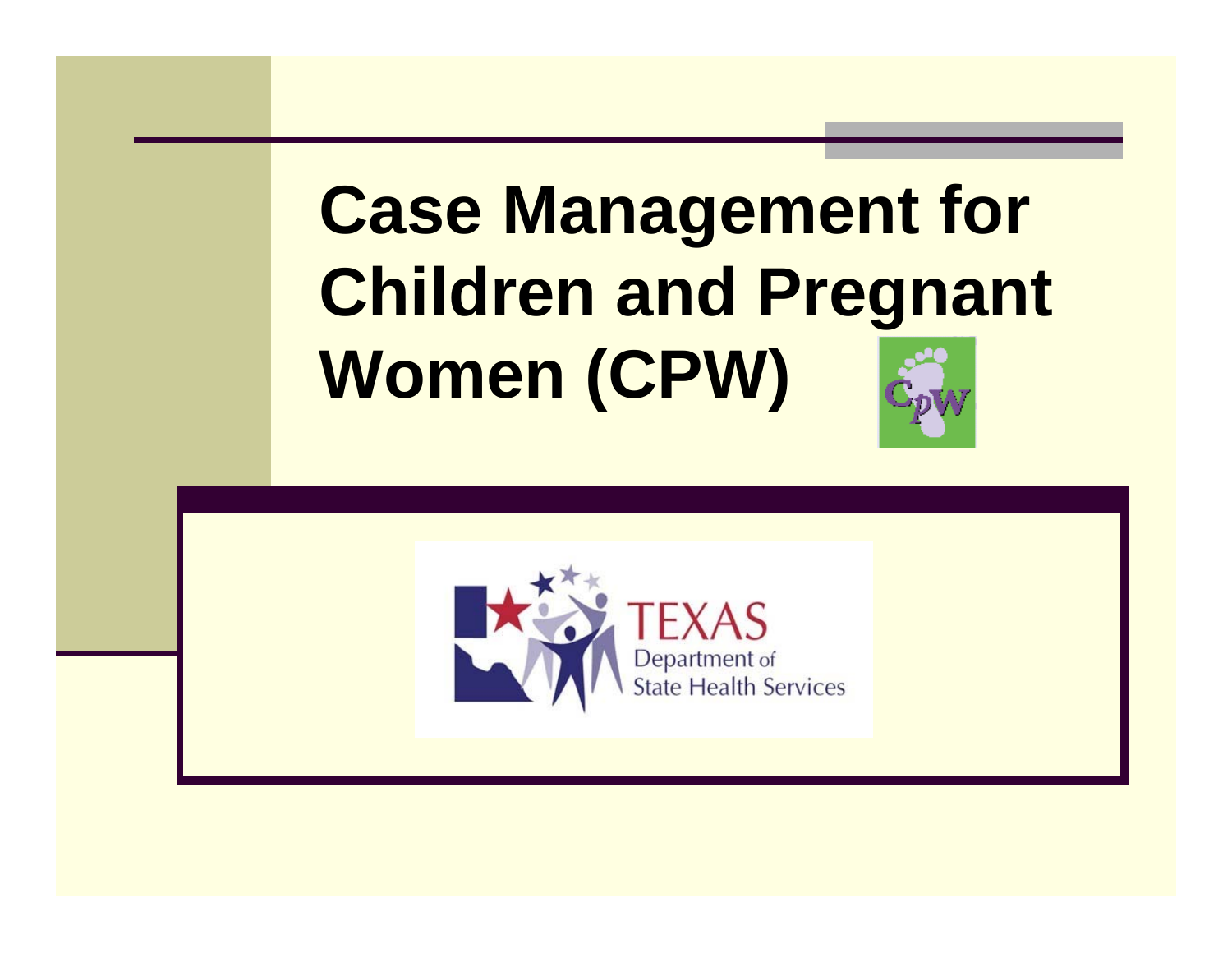Case Management for Children and Pregnant Women

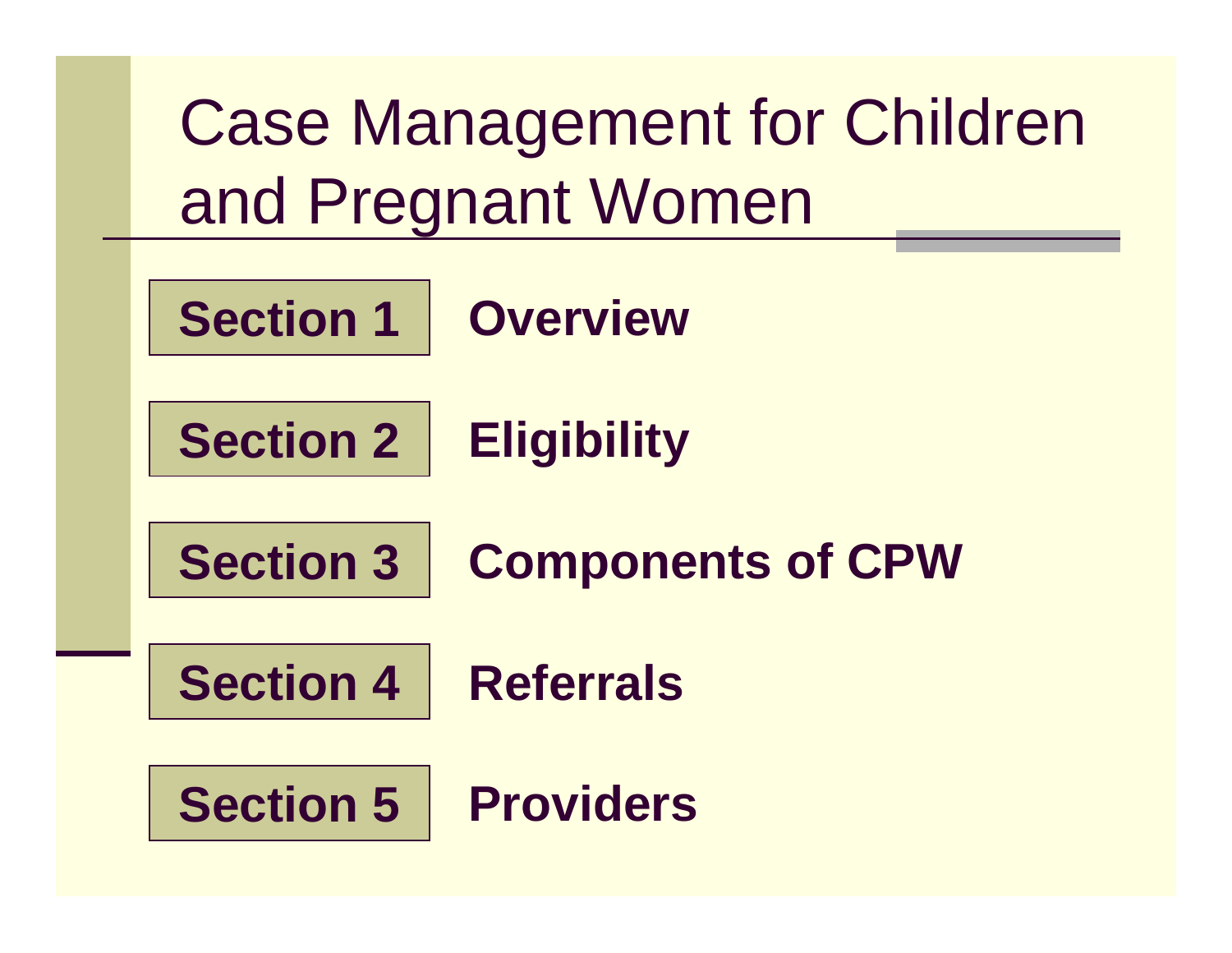Case Management for Children and Pregnant Women

#### **What is CPW?**

- Medicaid program
- **Provides health-related case management** services to:
	- Children birth through 20 years of age with a health condition/health risk
	- High risk pregnant women

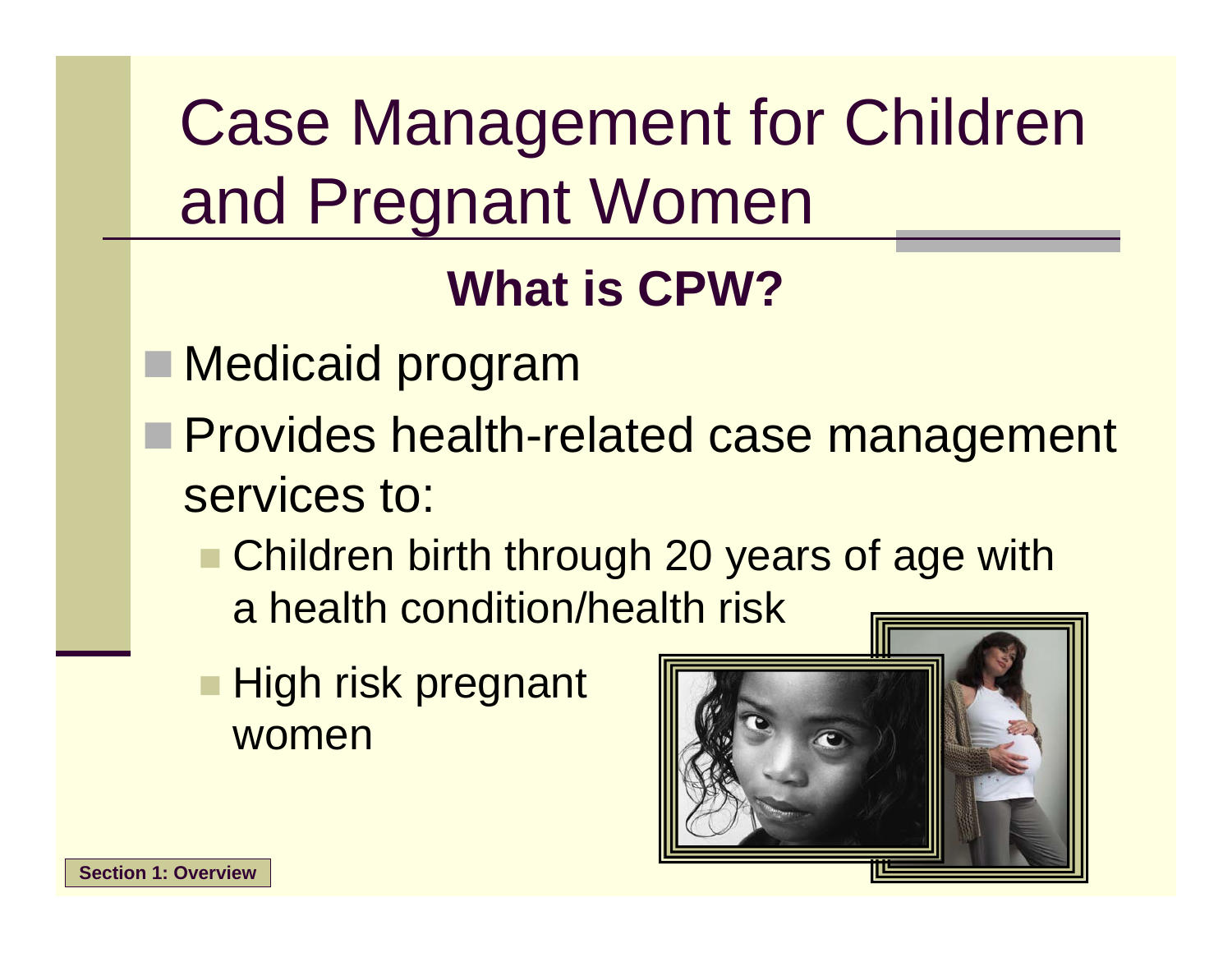Case Management for Children and Pregnant Women

**Who provides the case management?**

Case managers:

- Help clients gain access to needed services:
	- Medical
	- Social
	- **Educational**
	- **Other**

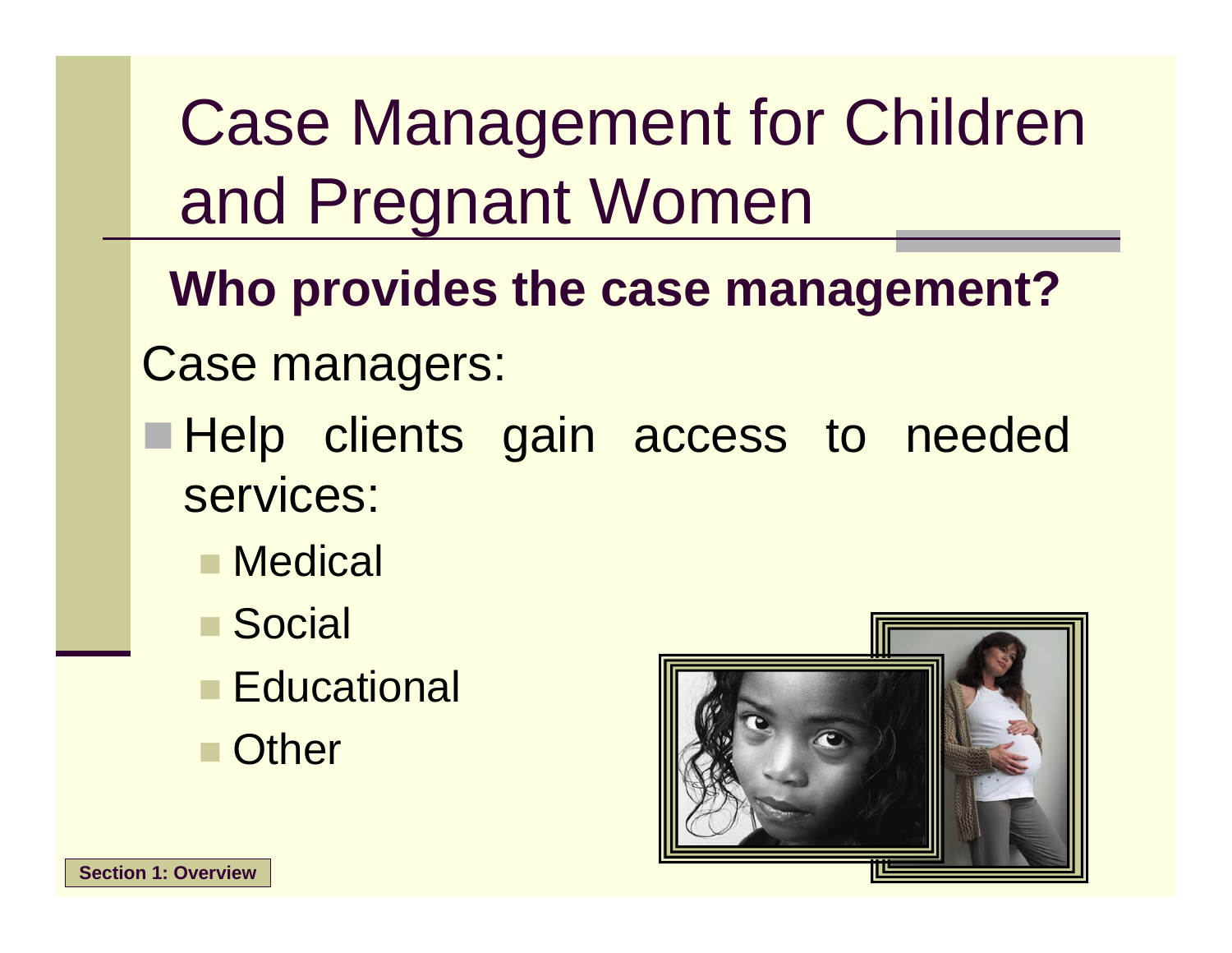# How Do Case Managers Help?

- Find out **WHAT FAMILIES NEED**
- Make plans to **MEET THOSE NEEDS** using services near where families live
- **COORDINATE** appropriate health care or other services for the client
- **ASSIST with GETTING APPOINTMENTS** that are convenient for work or transportation schedules
- REFER CLIENTS and FAMILIES to community resources and service providers
- **TEACH CLIENTS and FAMILIES** how to find and get services they need
- **FOLLOW-UP with FAMILIES** to make sure their needs have been met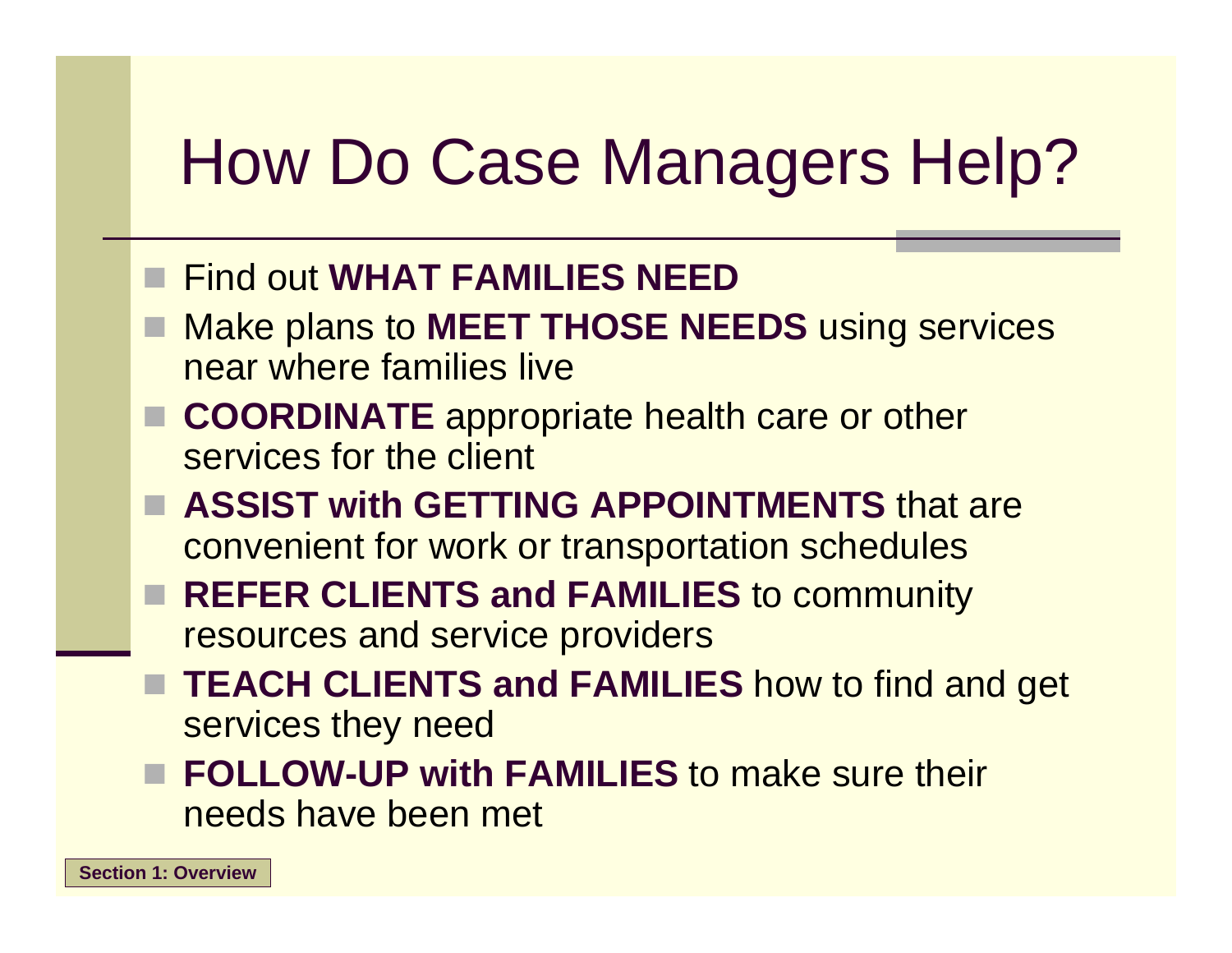Assistance provided by Case Managers

#### **Access**

- Medical Home
- Durable medical equipment and **supplies**
- Specialty care when a referral has been made by a Primary Care Practitioner
- **Developmental Services**
- Mental health services **Section 1: Overview**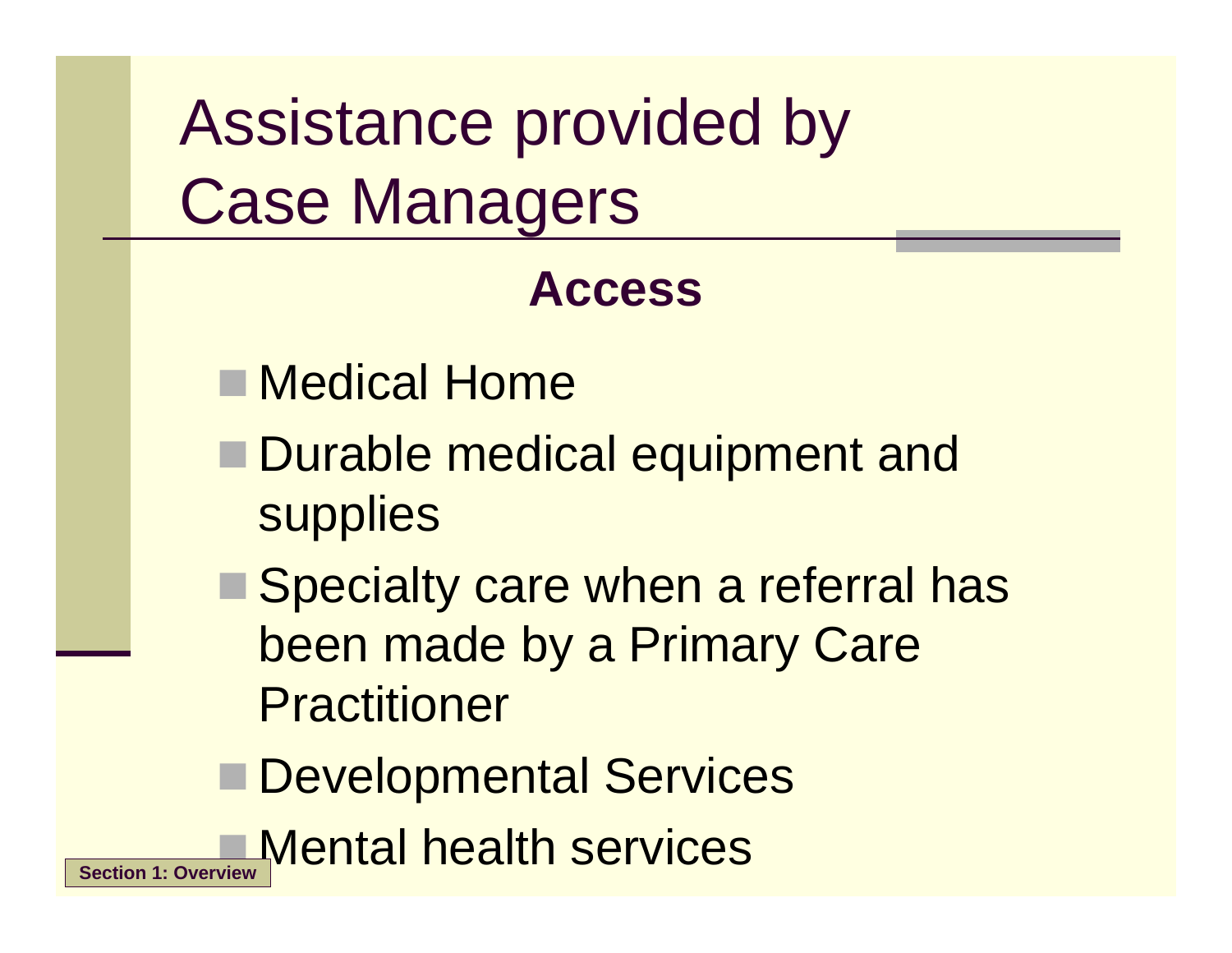Assistance provided by Case Managers

#### **Coordination and Advocacy**

**Education / School issues** ■ Transportation **Overcoming barriers to service** ■ Coordination of care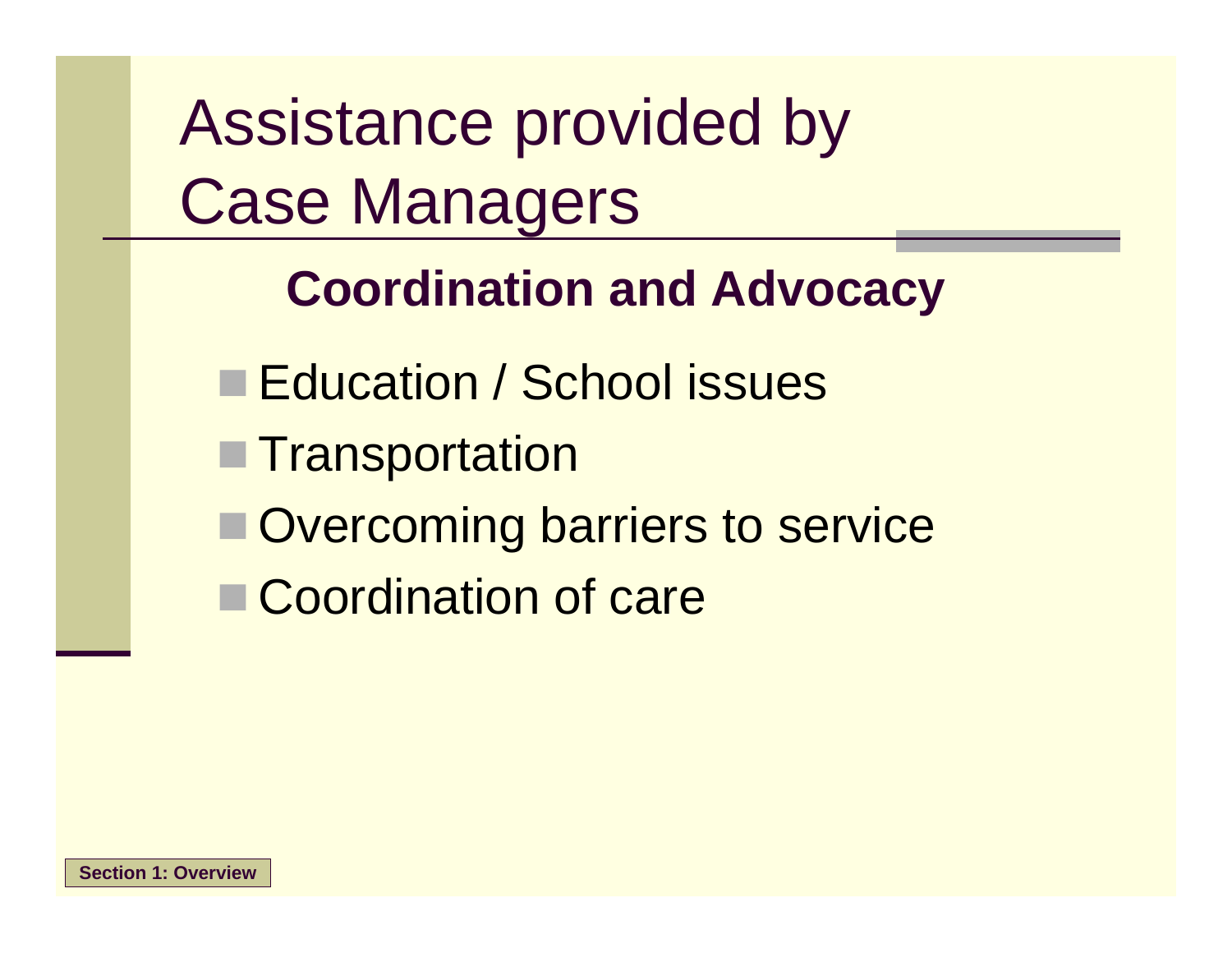Assistance provided by Case Managers

#### **Referrals for other Needs that could Impact Health**

- $\blacksquare$  Housing
- Financial assistance (rent, utilities)
- **Other community resources**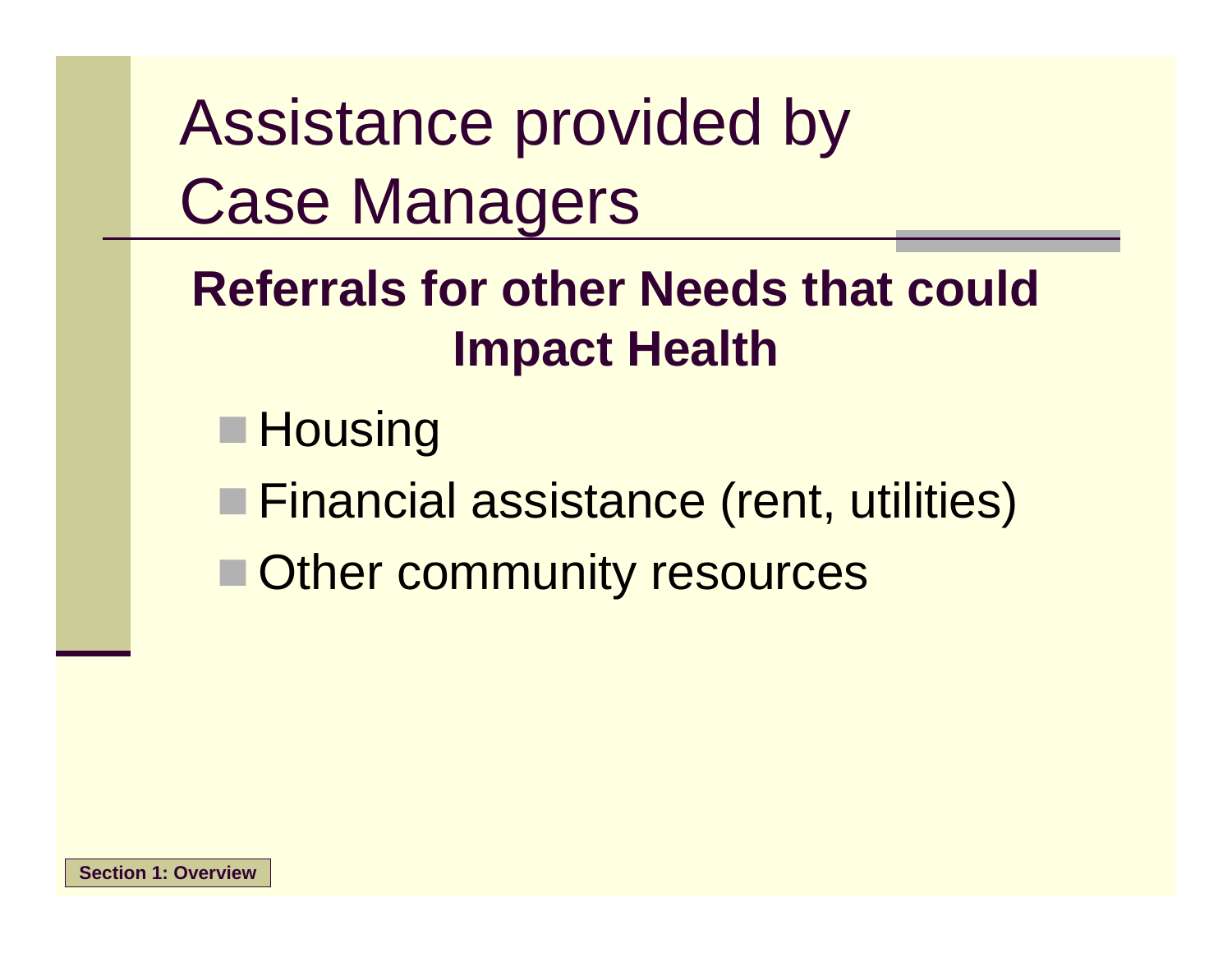Case Manager Skills and Knowledge

- Assessing needs, identifying challenges and family strengths
- **Advocating**
- **Empowering**
- Facilitating, coordinating and communicating



■ Identifying and accessing community resources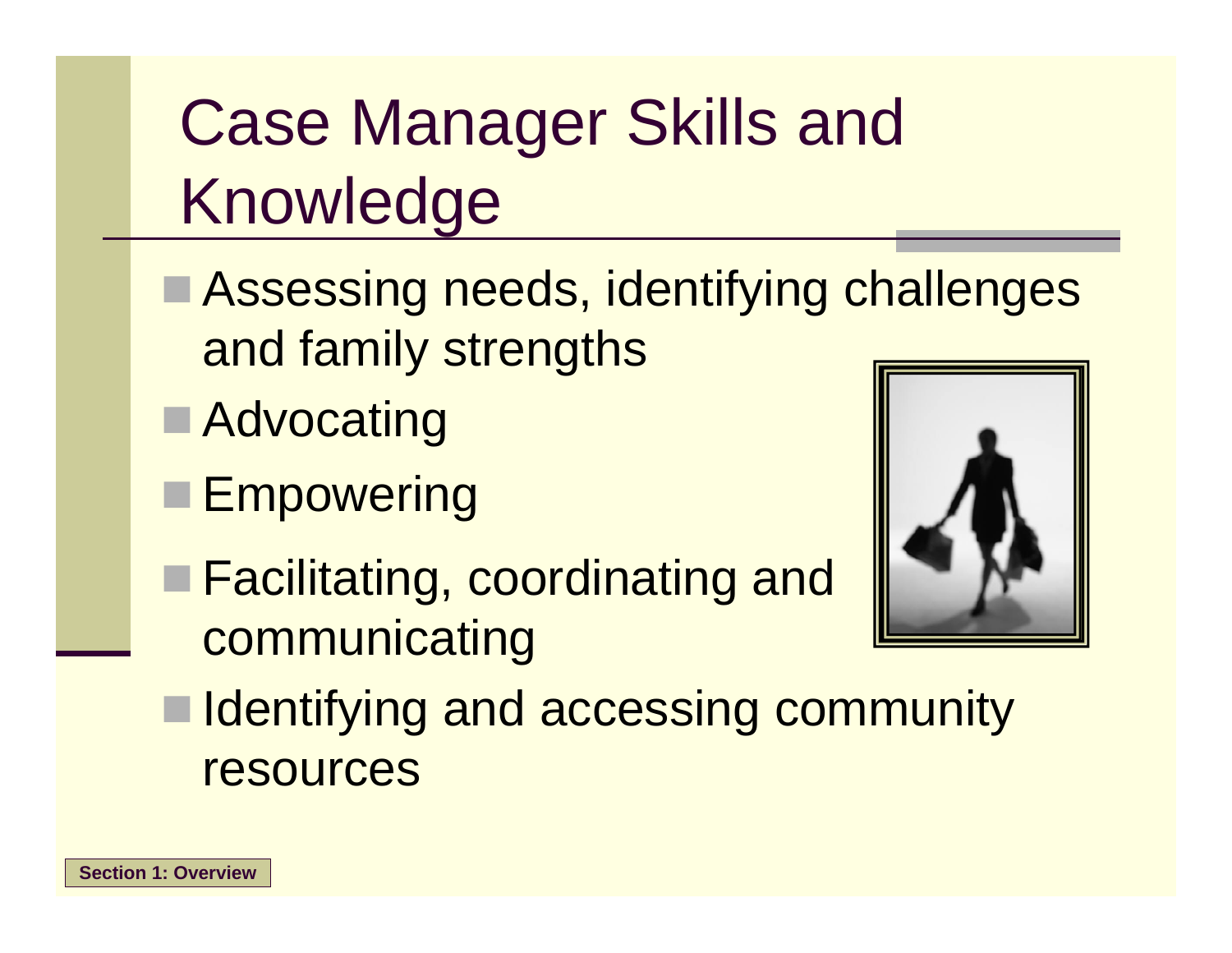## Eligibility for CPW Services

#### Eligible for Medicaid

- A child (birth through age 20) with a health condition or a health risk OR a pregnant woman with a high risk condition
- In need of services to prevent illness(s) or medical condition(s), to maintain function or slow further deterioration
- Want case management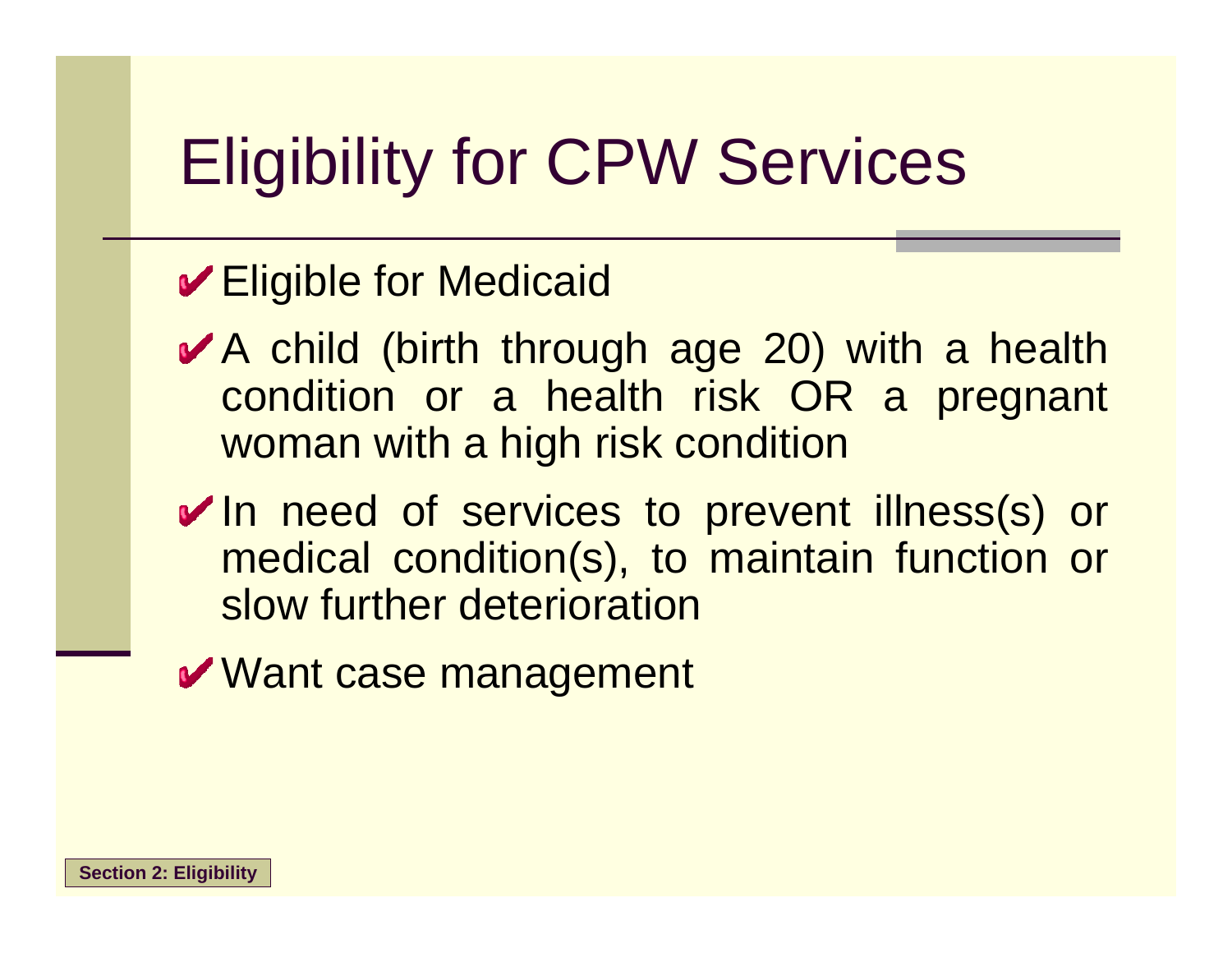## **Health Conditions**

| <b>Definition</b>                                                                 | <b>Example</b>                                                                                                                                                            |
|-----------------------------------------------------------------------------------|---------------------------------------------------------------------------------------------------------------------------------------------------------------------------|
| Disabilities that result<br>in differences of<br>same-age peers                   | Limitation of function, activities, or<br>social roles                                                                                                                    |
| <b>Create special health</b><br>care needs                                        | Asthma, Downs Syndrome,<br>Diabetes, Cardiac Conditions,<br><b>Cerebral Palsy, Paralysis</b>                                                                              |
| <b>Require ongoing care</b>                                                       | Anemia, Anorexia/Bulimia, Behavior<br>Disorders, Mental Health problems,<br>Crohn's disease, Cystic Fibrosis,<br>Drug Abuse, Thyroid Conditions,<br><b>Scoliosis, HIV</b> |
| <b>Dental problems that</b><br>require referrals<br><b>Section 2: Eligibility</b> | <b>Severe Caries, Abscesses</b>                                                                                                                                           |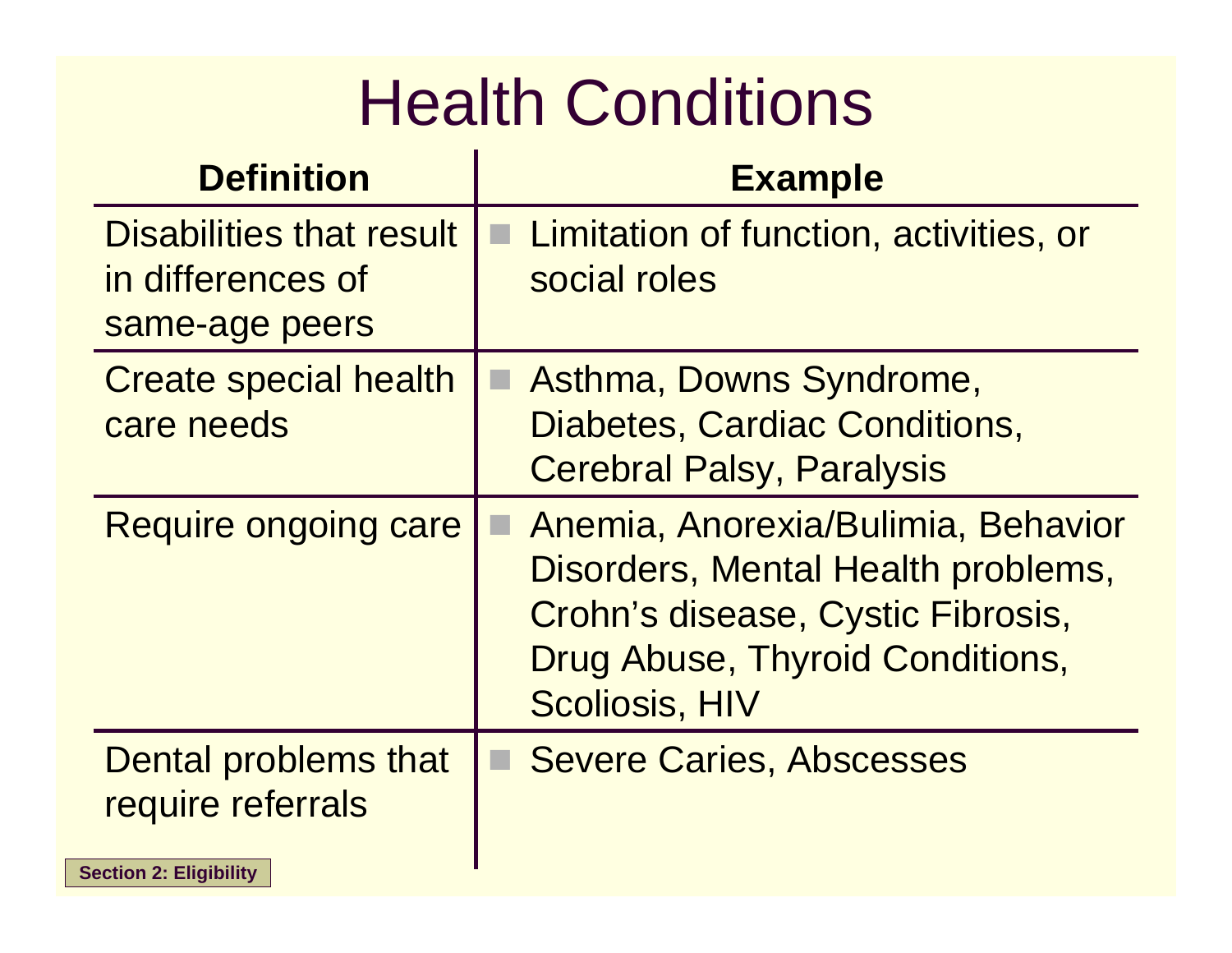### Health Risk Examples

| <b>Population</b>             | <b>Example</b>                                                                                                                                                                                                                                             |
|-------------------------------|------------------------------------------------------------------------------------------------------------------------------------------------------------------------------------------------------------------------------------------------------------|
| <b>Infants</b>                | Born with a low birth weight or<br>exposed to prenatal drug or alcohol<br><b>use</b>                                                                                                                                                                       |
| <b>Children</b>               | <b>Elevated blood lead levels</b>                                                                                                                                                                                                                          |
|                               | Developmental, nutritional, or<br>intellectual deficits                                                                                                                                                                                                    |
| <b>Infants &amp; Children</b> | <b>Family history of genetic diseases</b><br>or disorders or whose screening<br>results indicate a risk for genetic<br>diseases or disorders<br><b>Failure to thrive or show possible</b><br>developmental delays<br><b>Fallen behind on immunizations</b> |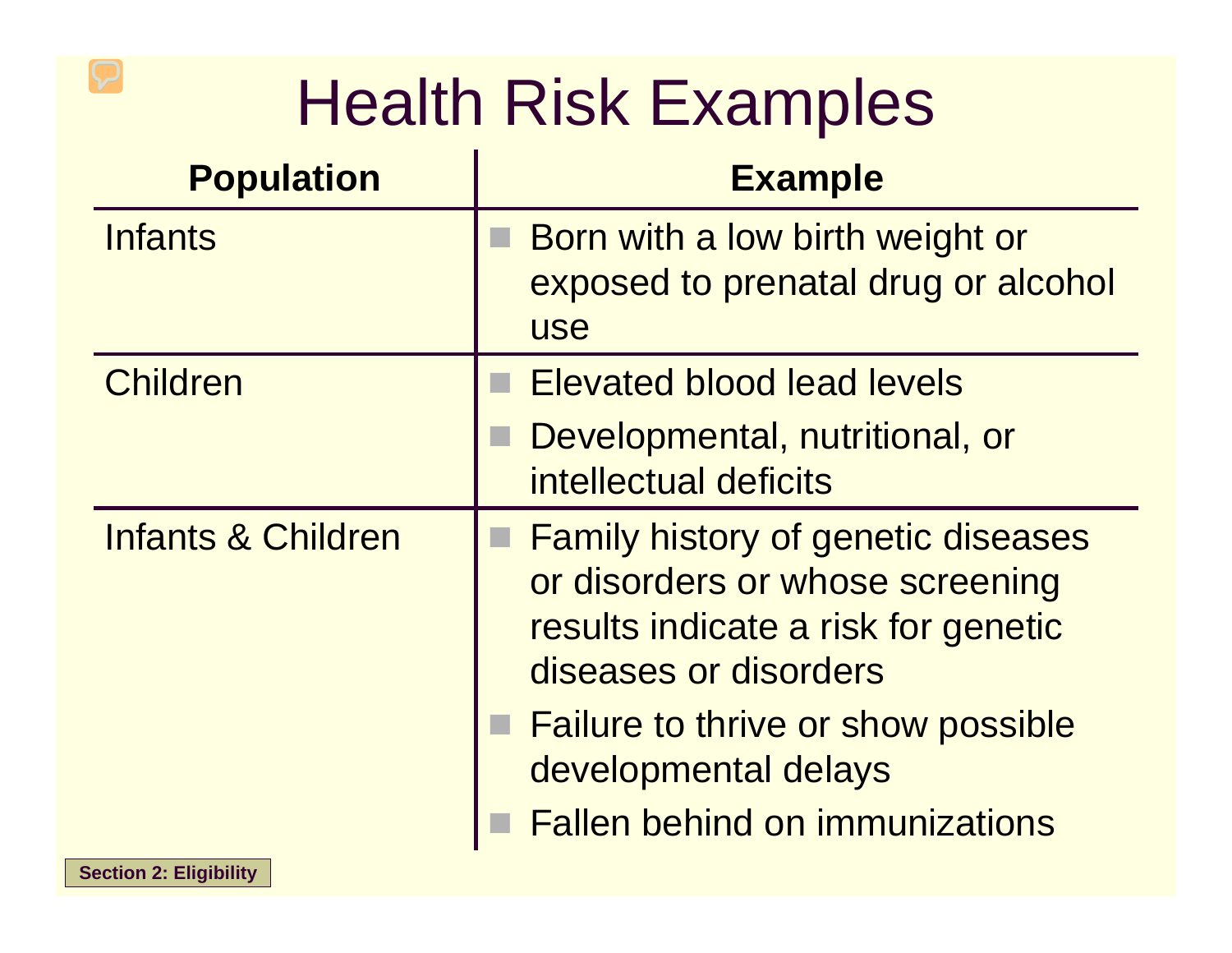#### Health Risk Examples

| <b>Population</b>                        | <b>Example</b>                                                                           |
|------------------------------------------|------------------------------------------------------------------------------------------|
| <b>Children or</b><br><b>Adolescents</b> | Behavior problems atypical of<br>same-age peers<br><b>Extremely overweight or obese</b>  |
| <b>All Clients</b>                       | <b>Pattern of missing appointments or</b><br>lack of following through with<br>referrals |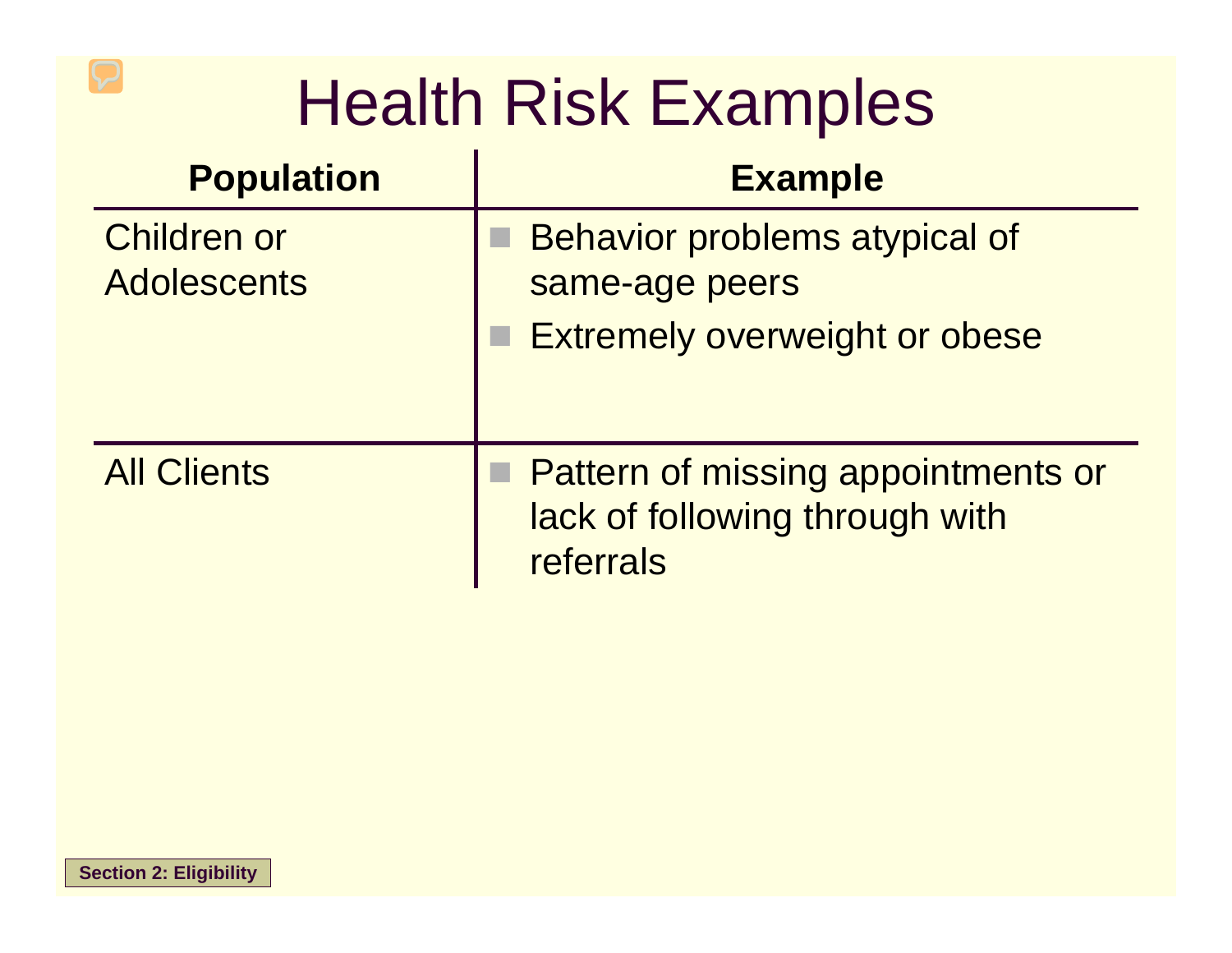# High Risk Pregnancy Examples

- **Pre-existing medical conditions, such as diabetes,** hypertension, asthma, seizure disorders, severe obesity, or heart, thyroid, lung, or renal disease
- **Premature labor, gestational diabetes, vaginal** bleeding, poor fetal growth, abnormal fetal heartbeat, or pre-eclampsia
- Drug abuse issues
- Mental health issues
- **Lack of access to food for proper nutrition in** pregnancy
- **Homelessness** 
	- Domestic violence situations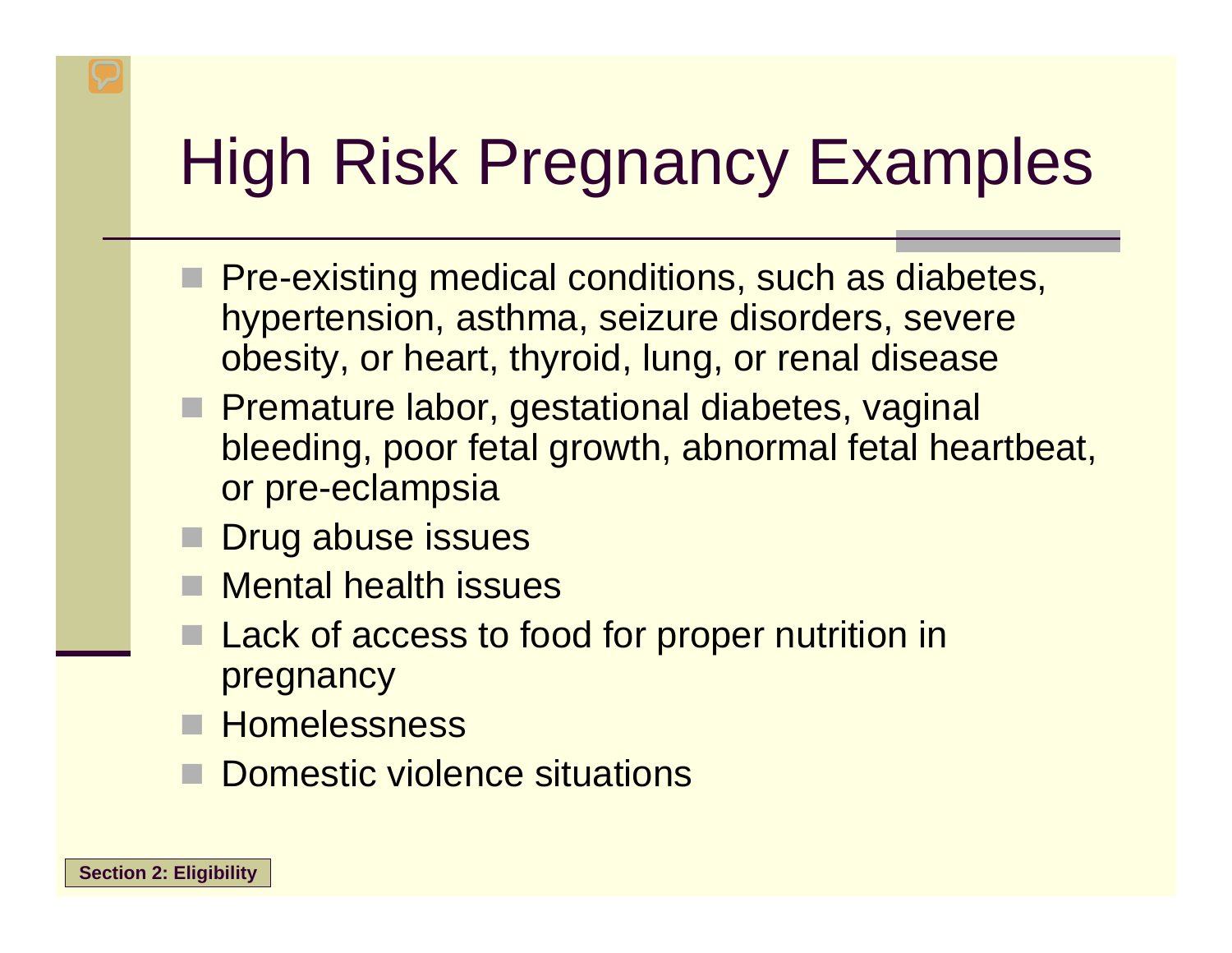#### Components of CPW

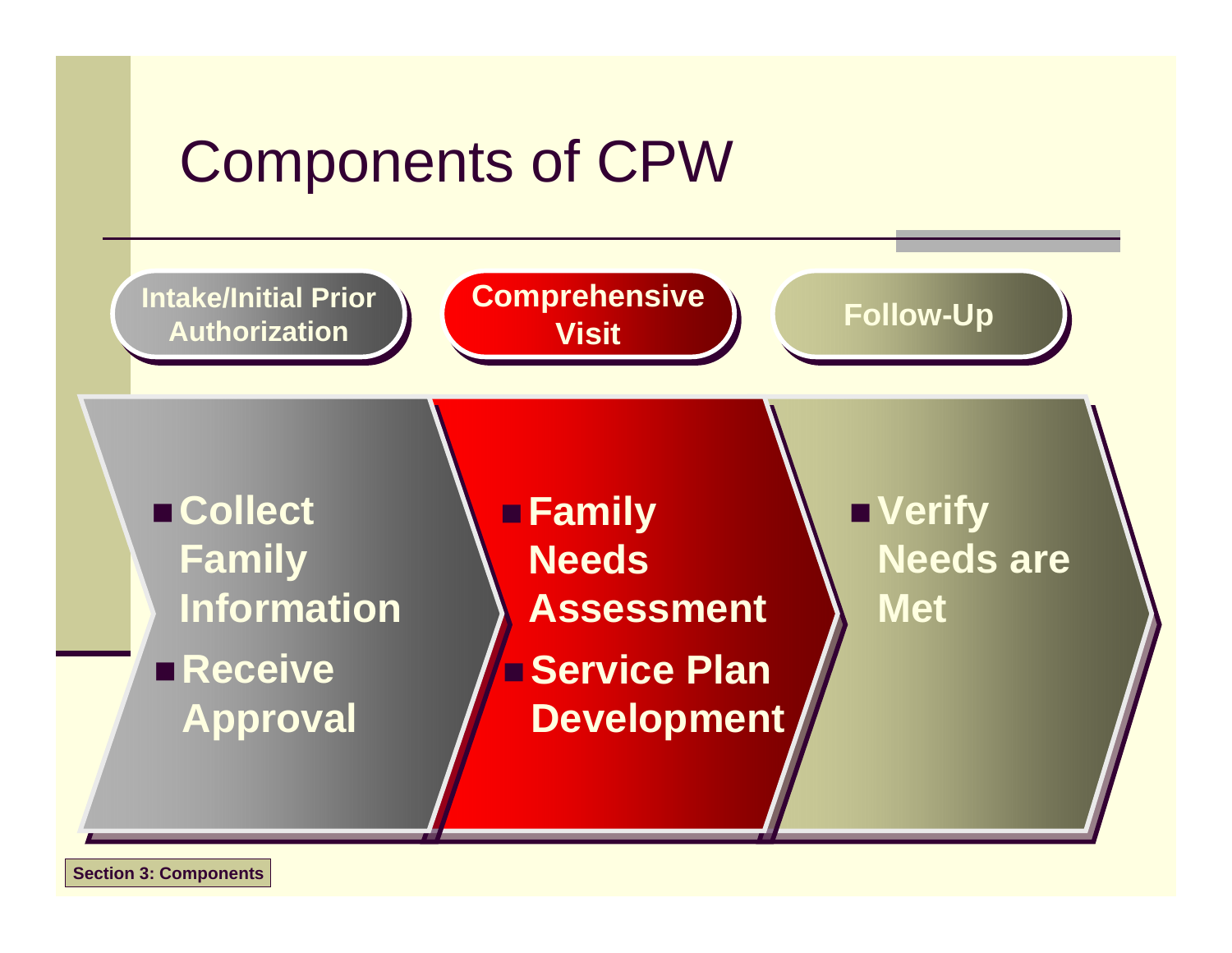



| Who: | Conducted with client and/or<br>parent/guardian                            |  |
|------|----------------------------------------------------------------------------|--|
|      | What: Collection of client demographics and<br>CPW eligibility information |  |
| Why: | Collected information will be used to<br>determine client eligibility      |  |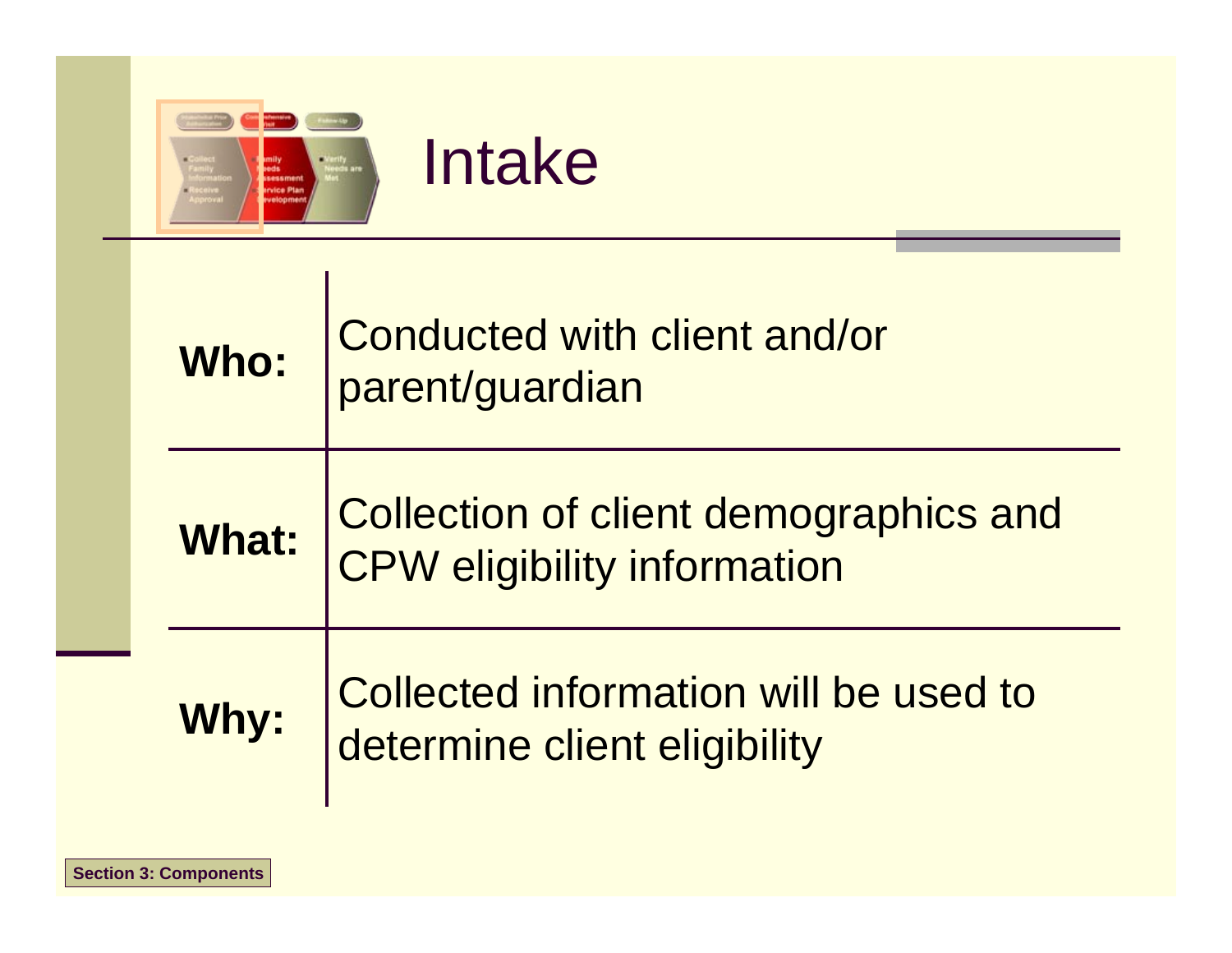

## **Prior Authorization**

| Who:         | <b>DSHS reviews requests to determine</b><br>eligibility for approval* |  |
|--------------|------------------------------------------------------------------------|--|
| <b>What:</b> | <b>Response provided within 3 working</b><br>days                      |  |
| Why:         | All CPW visits must be prior authorized                                |  |
|              | <i>*Current approval rate is 92-93%</i>                                |  |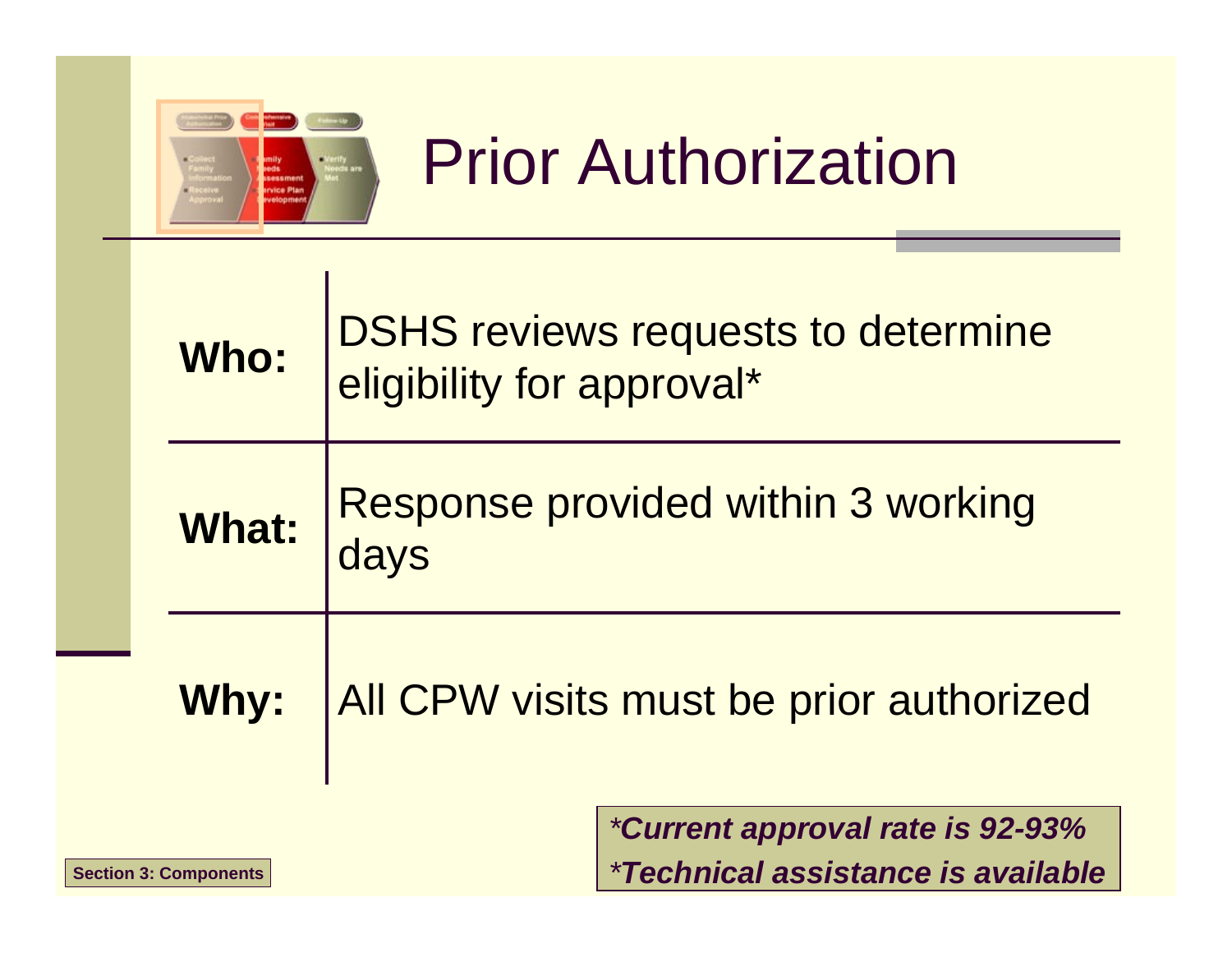

# Comprehensive Visit

| <b>Who:</b> |                                                                                                 | Almost always a home visit by Case<br>Manager                 |
|-------------|-------------------------------------------------------------------------------------------------|---------------------------------------------------------------|
|             | <b>What:</b>                                                                                    | <b>Family Needs Assessment</b><br>Service Plan Development    |
| <b>Why:</b> | Identifies all issues that affect the<br>short and long term health of the<br>client and family |                                                               |
|             |                                                                                                 | Indicates action to be taken and by<br>whom and the timeframe |
|             | <b>Section 3: Components</b>                                                                    |                                                               |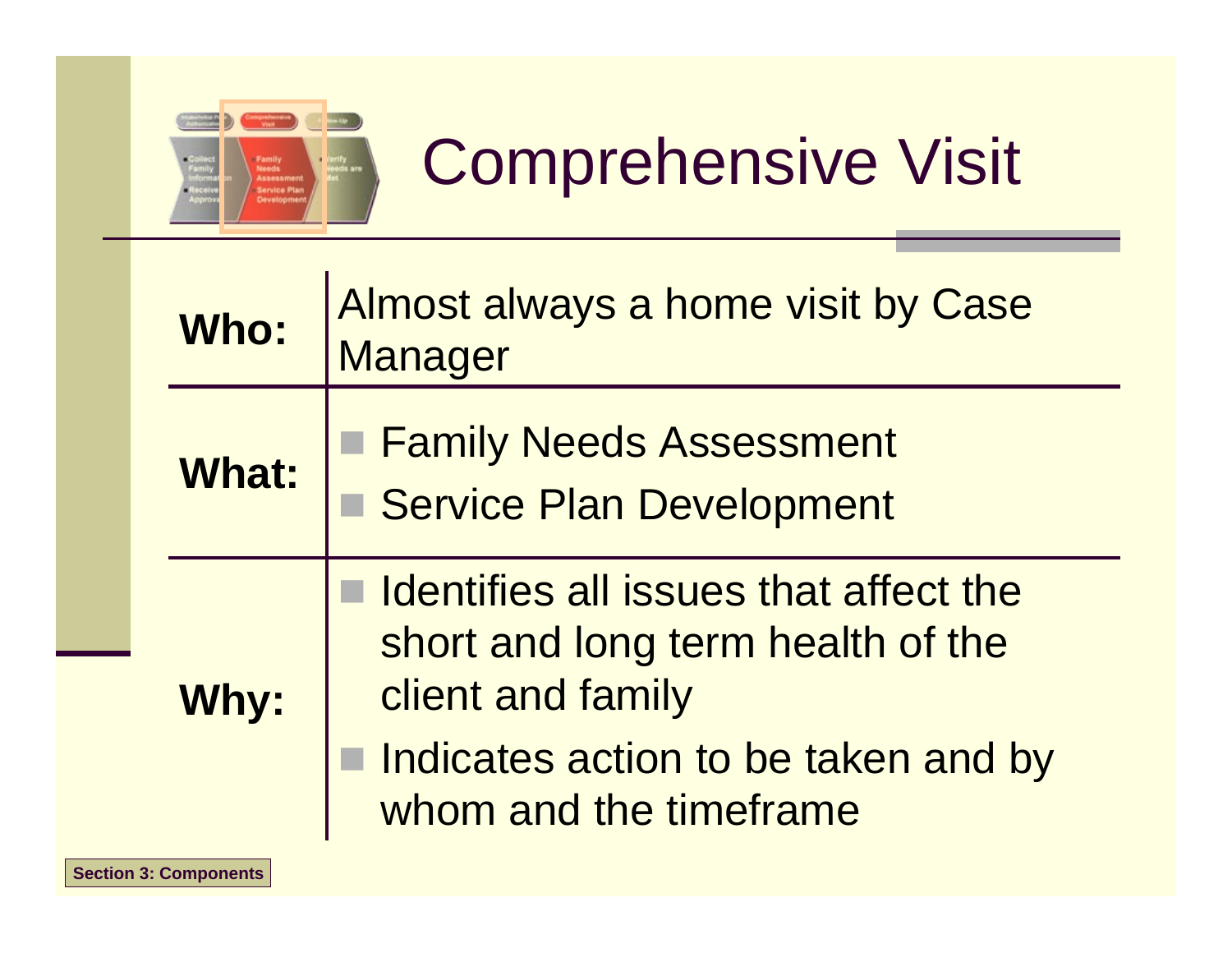

## Follow-Up

| Who:         | Conducted in person or over the phone<br>by Case Manager               |  |
|--------------|------------------------------------------------------------------------|--|
|              | <b>Conversation to identify:</b>                                       |  |
|              | Needs addressed?                                                       |  |
| <b>What:</b> | <b>Barriers addressed?</b>                                             |  |
|              | Evidence of problem solving if not<br>addressed                        |  |
| Why:         | Ensures that the needs identified in the<br>Service Plan are being met |  |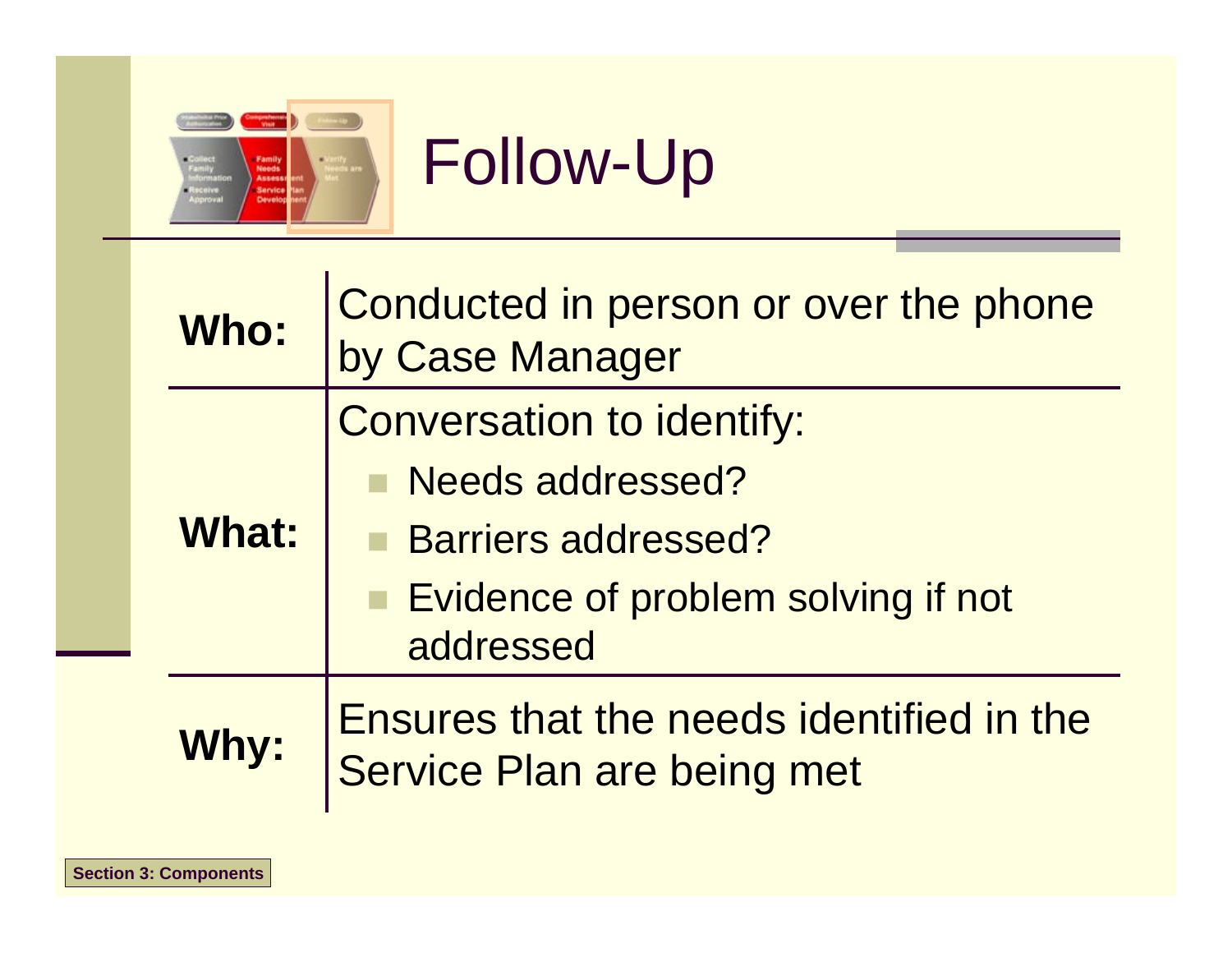## CPW Referral Sources

- **Health Care Professionals**
- Dentists
- Community Agencies
- Schools
- Self Referral The client or other family members may request case management
- Outreach/Informing
- Managed Care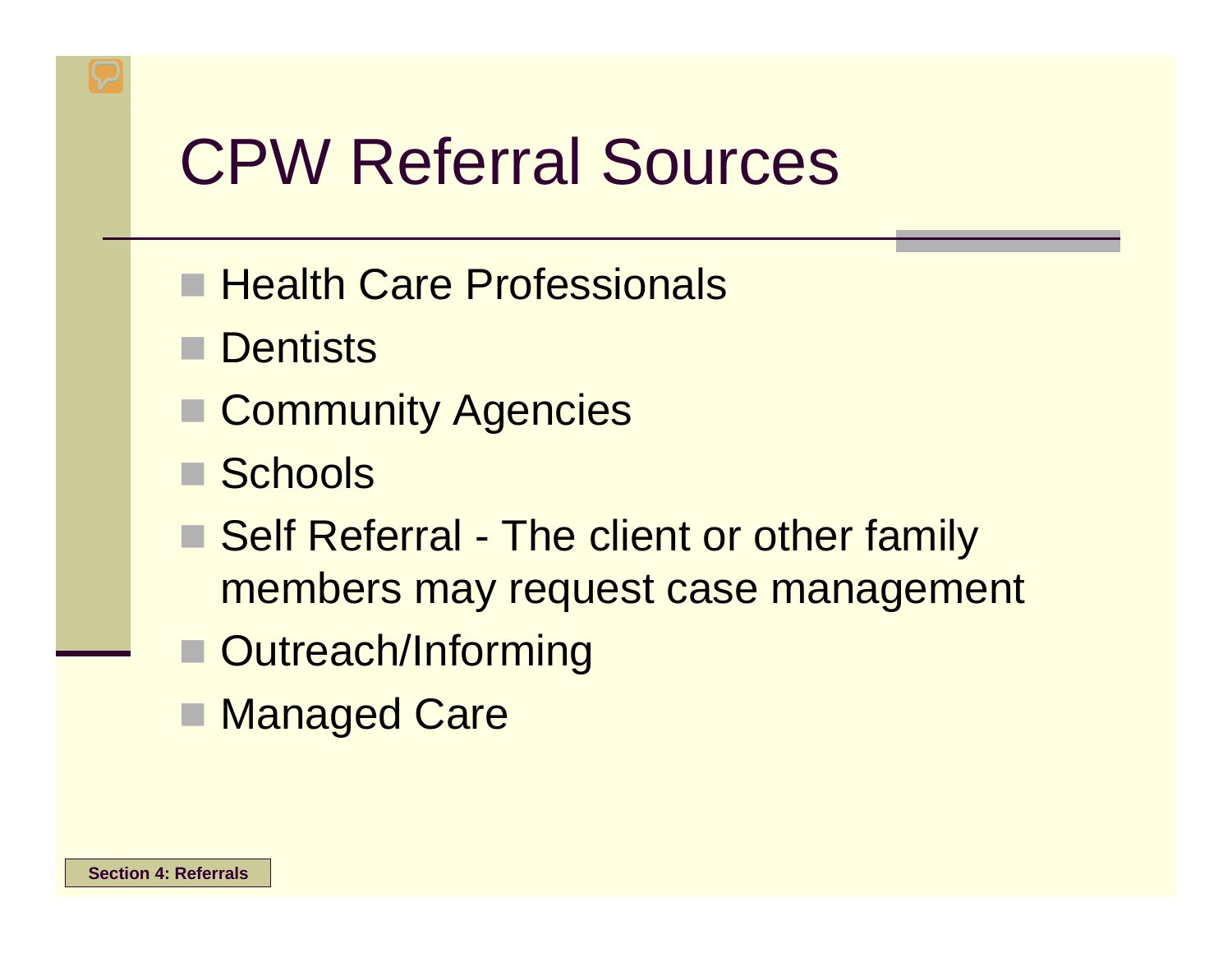#### How to Make a Referral



#### **Texas Health Steps Hotline 877-THSteps (877-847-8377)**

| <b>KEN TEXAS</b>                                                                                                                                                     | Change font size:<br>SMALL  <br>LARGE<br><b>MDepartment of State Health Services</b><br>Find Services   News & Information   Rules & Regulations   Business Information<br>Search (Duncar)                                                                                                                                                                                                                                                                                                                                                                                                                                                                                                                          |
|----------------------------------------------------------------------------------------------------------------------------------------------------------------------|---------------------------------------------------------------------------------------------------------------------------------------------------------------------------------------------------------------------------------------------------------------------------------------------------------------------------------------------------------------------------------------------------------------------------------------------------------------------------------------------------------------------------------------------------------------------------------------------------------------------------------------------------------------------------------------------------------------------|
| <b>CPW Home</b><br><b>Client Information</b><br><b>Provider Information</b><br><b>Submit PA via Website</b><br>FORMS<br><b>Outreach Materials</b><br><b>Training</b> | <b>Case Management</b><br>for Children and Pregnant Women (CPW)<br>Case Management for Children and Pregnant Women (CPW) provides services to children with<br>a health condition/health risk, birth through 20 years of age and to high-risk pregnant women<br>of all ages, in order to encourage the use of cost-effective health and health-related care.<br>Together, the case manager and family shall assess the medical, social, educational and other<br>medically necessary service needs of the eligible recipient.                                                                                                                                                                                       |
| <b>Contact Us</b><br><b>Health Service Regions</b><br>Central Office-Austin, TX                                                                                      | Please find public health and safety information specifically related to hurricanes at<br>www.hhs.gov/hurricane<br>To request case management services, please call the Texas Health Steps Outeach and Informing Hotline at 1-877-<br>THSTEPS (1-877-847-8377) or link here for CPW providers<br>Link here for information on CHIP/Children's Medicaid<br>Link here to a State Health and Human Services Commission web page that includes information on nutrition, physical<br>and mental health care, well-child care, and financial assistance programs.<br>Department of State Health Services<br>Case Management for Children and Pregnant Women (CPW)-MC 1938<br>P. O. Box 149347 / Austin, Texas 78714-9347 |
|                                                                                                                                                                      | 1100 West 49th Street / Austin, Texas 78756-3199                                                                                                                                                                                                                                                                                                                                                                                                                                                                                                                                                                                                                                                                    |

**CPW website for a list of providers in your area:**

**[http://www.dshs.state.tx.us/](http://www.dshs.state.tx.us/caseman)** 

**[caseman](http://www.dshs.state.tx.us/caseman)**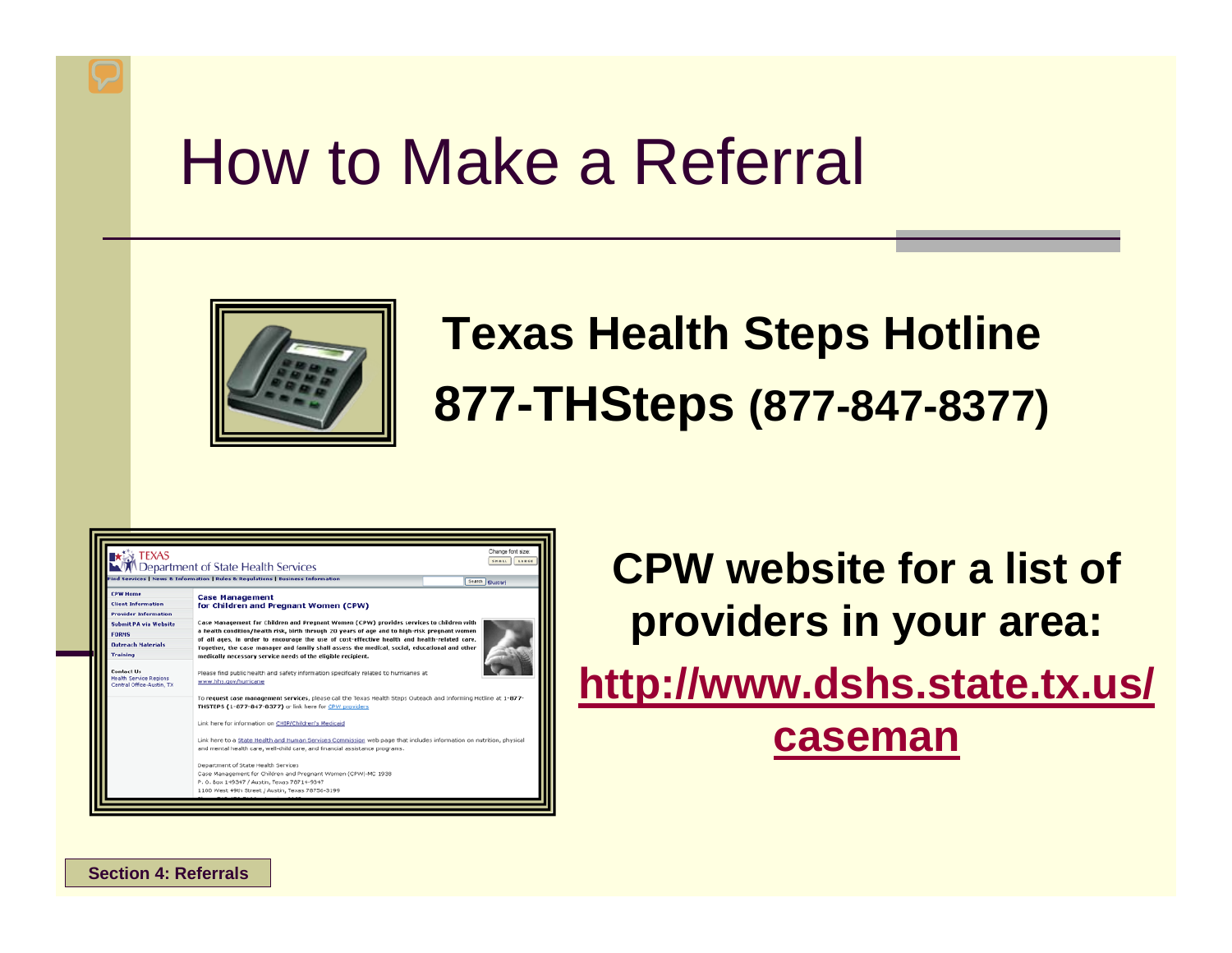Information to Provide at Time of Referral

- **Name of client and parent/guardian**
- Client's date of birth
- $✓$  Client's Medicaid number if available
- **Address and phone number for family**
- **Reason for referral**
- **V** Your contact information
- Whether or not referral is urgent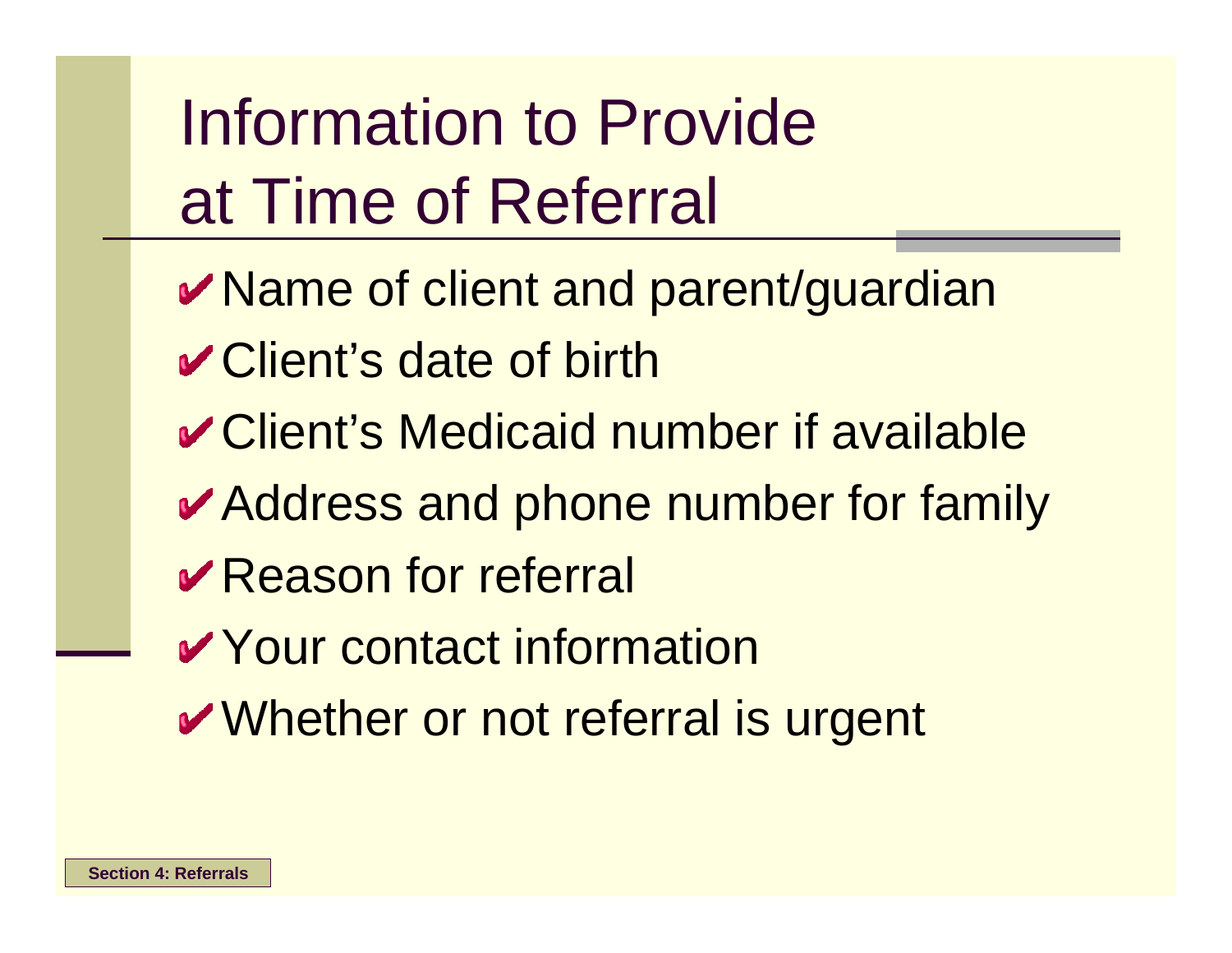#### CPW Providers

**Providers are social workers or RNs working** as individuals or employed by:

- Schools
- Health Departments
- **E** Counseling Agencies
- **E** Health Clinics
- **Other agencies**
- **Providers are approved by DSHS and enroll** with TMHP as CPW Medicaid Providers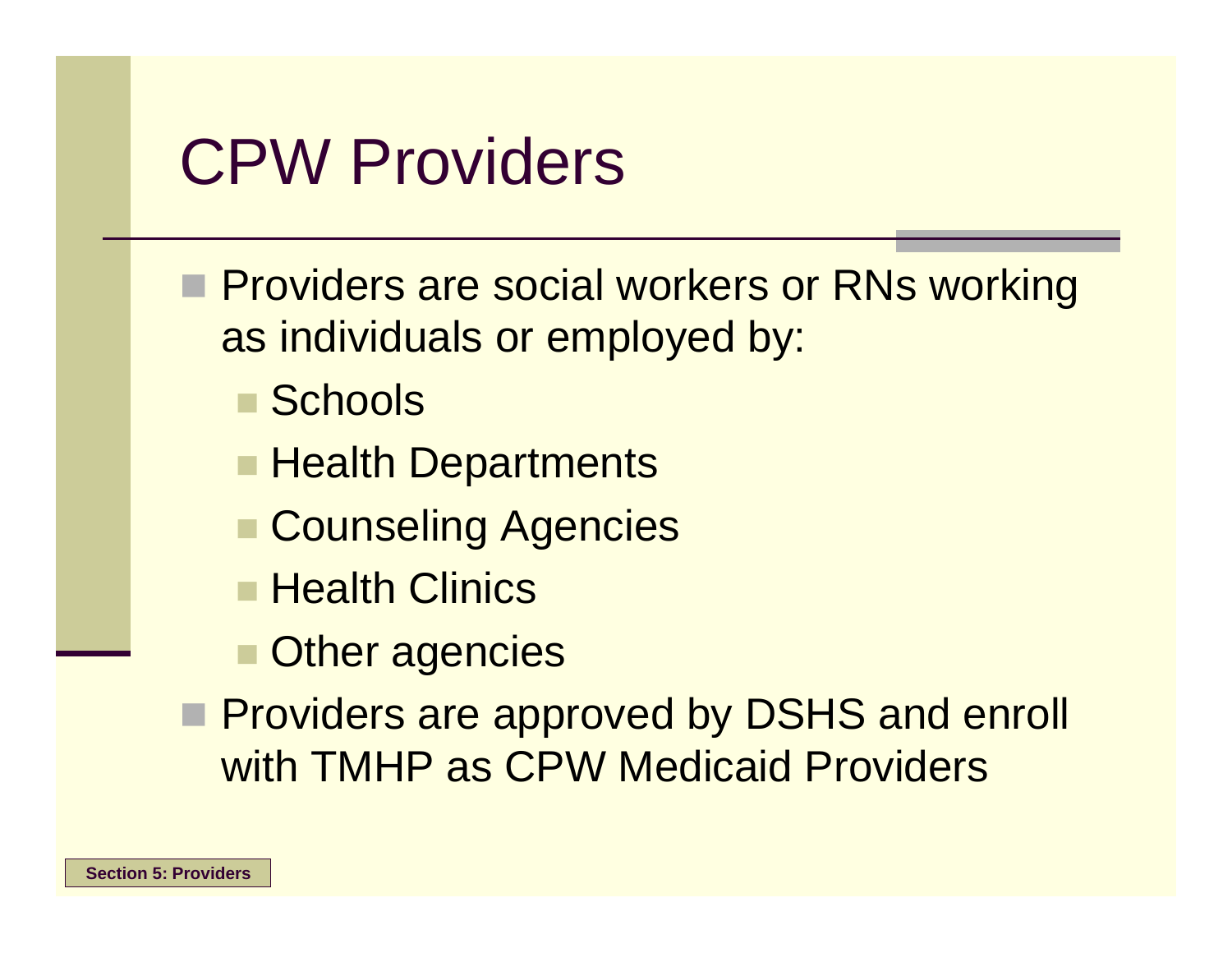## Case Manager Experience

- Case managers must have at minimum two years of experience:
	- Assessing the psychosocial needs of children and/or pregnant women and
	- Making community referrals to address their service needs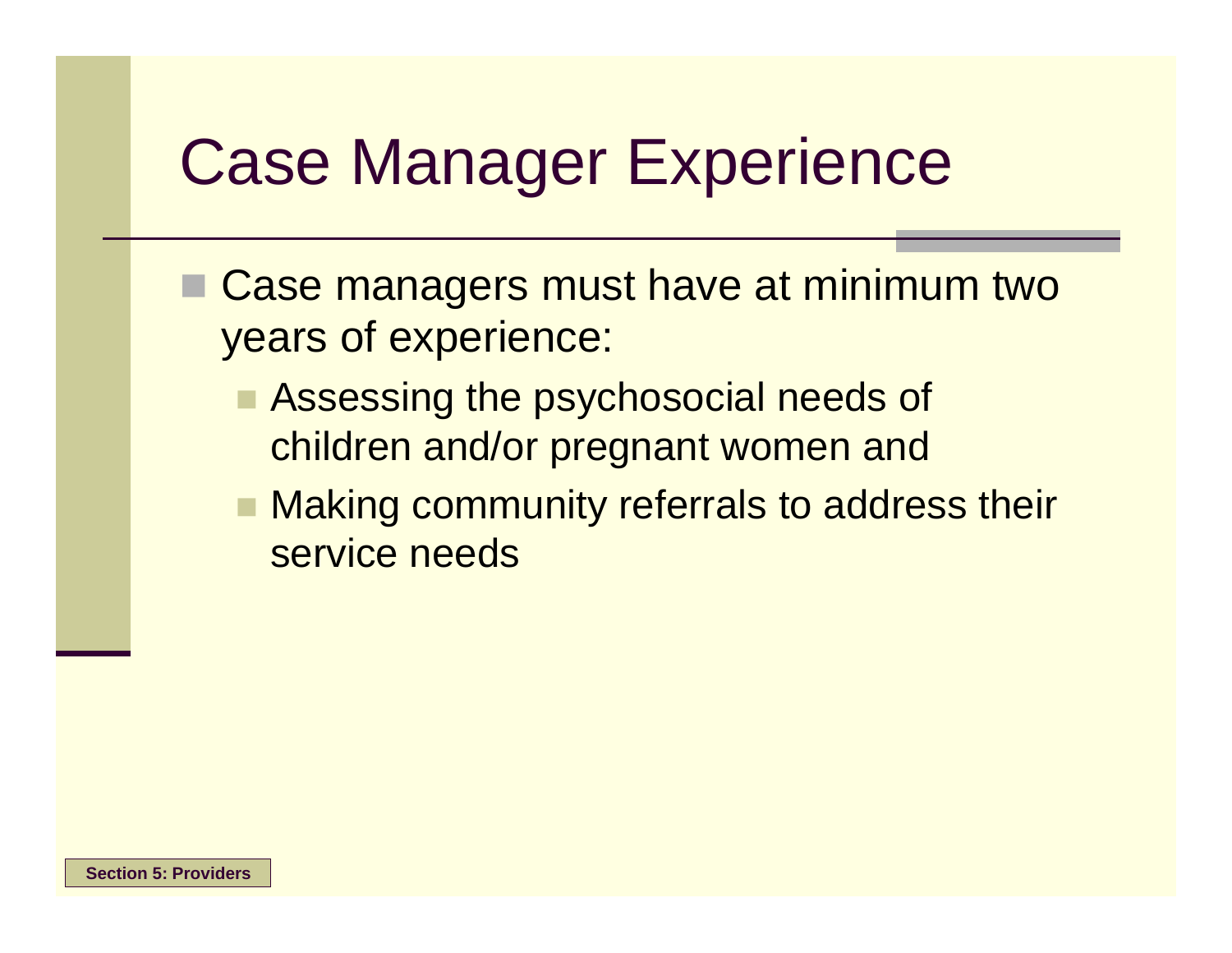#### CPW Current Fee Structure

| <b>Type of Service</b>          | <b>Fee</b> |
|---------------------------------|------------|
| <b>Comprehensive Visit</b>      | \$124.15   |
| <b>Follow-up (Face to Face)</b> | \$62.08    |
| Follow-up (Telephone)           | \$23.28    |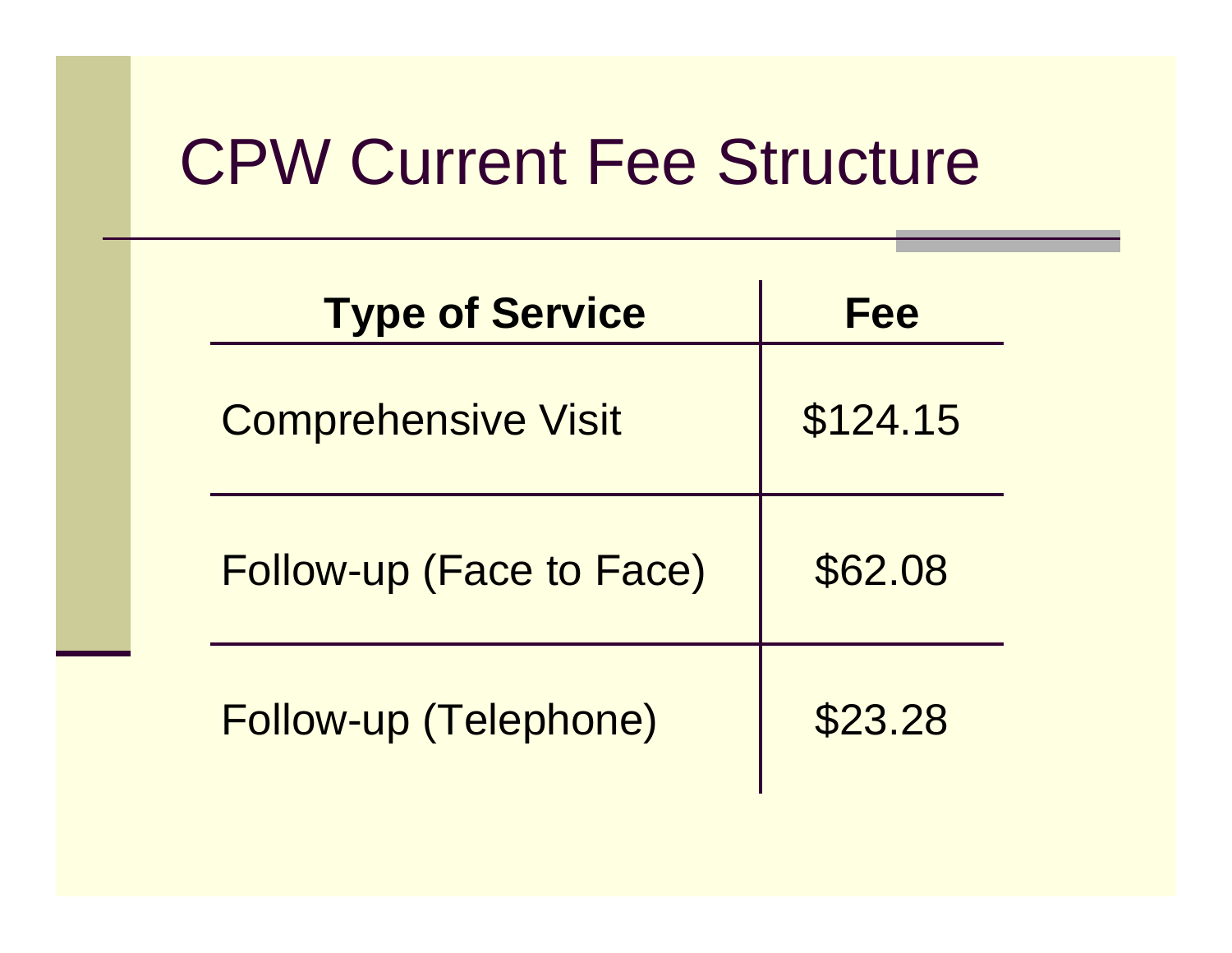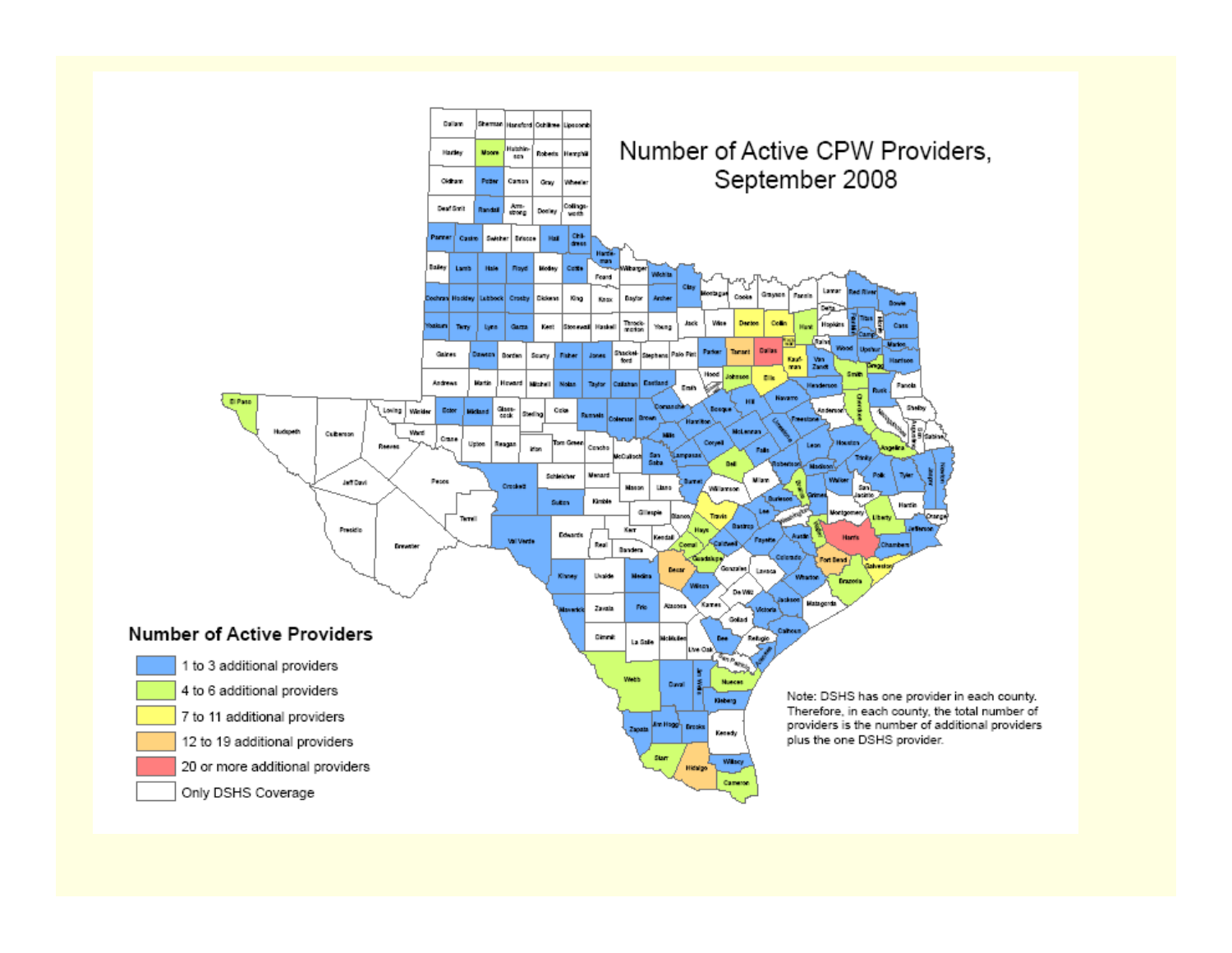#### CPW Providers

**If a CPW Provider is not available in the** county of need, or does not provide the services needed by the client, regional DSHS Case Management staff will provide services.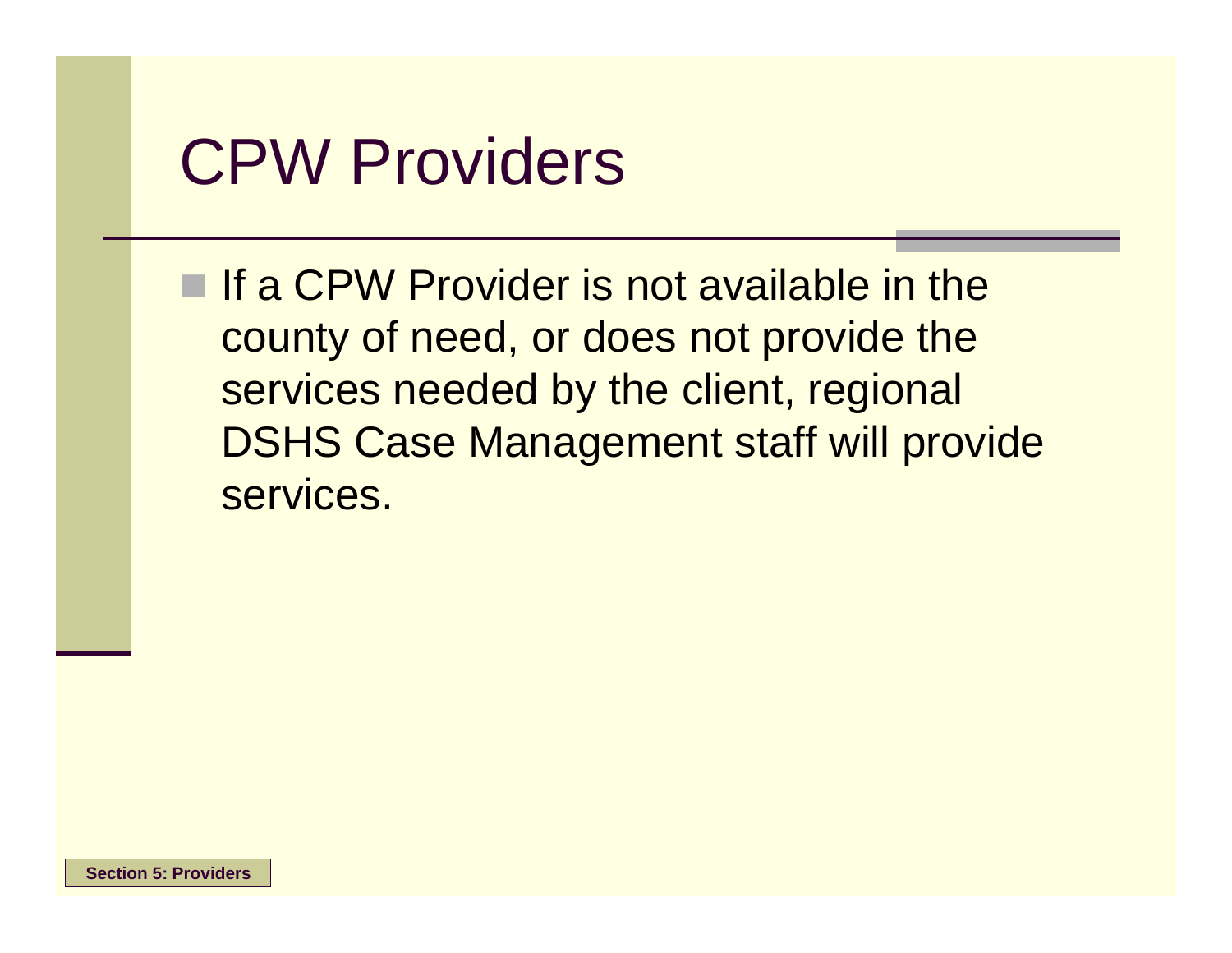# Learning More about CPW

- **How to become a provider**
- List of CPW Providers
- CPW Outreach Materials
- Training Schedule
- CPW Forms
- CPW Policies and **Procedures**
- List of DSHS Regional Case Management **Contacts**



**[us/caseman](http://www.dshs.state.tx.us/caseman)**